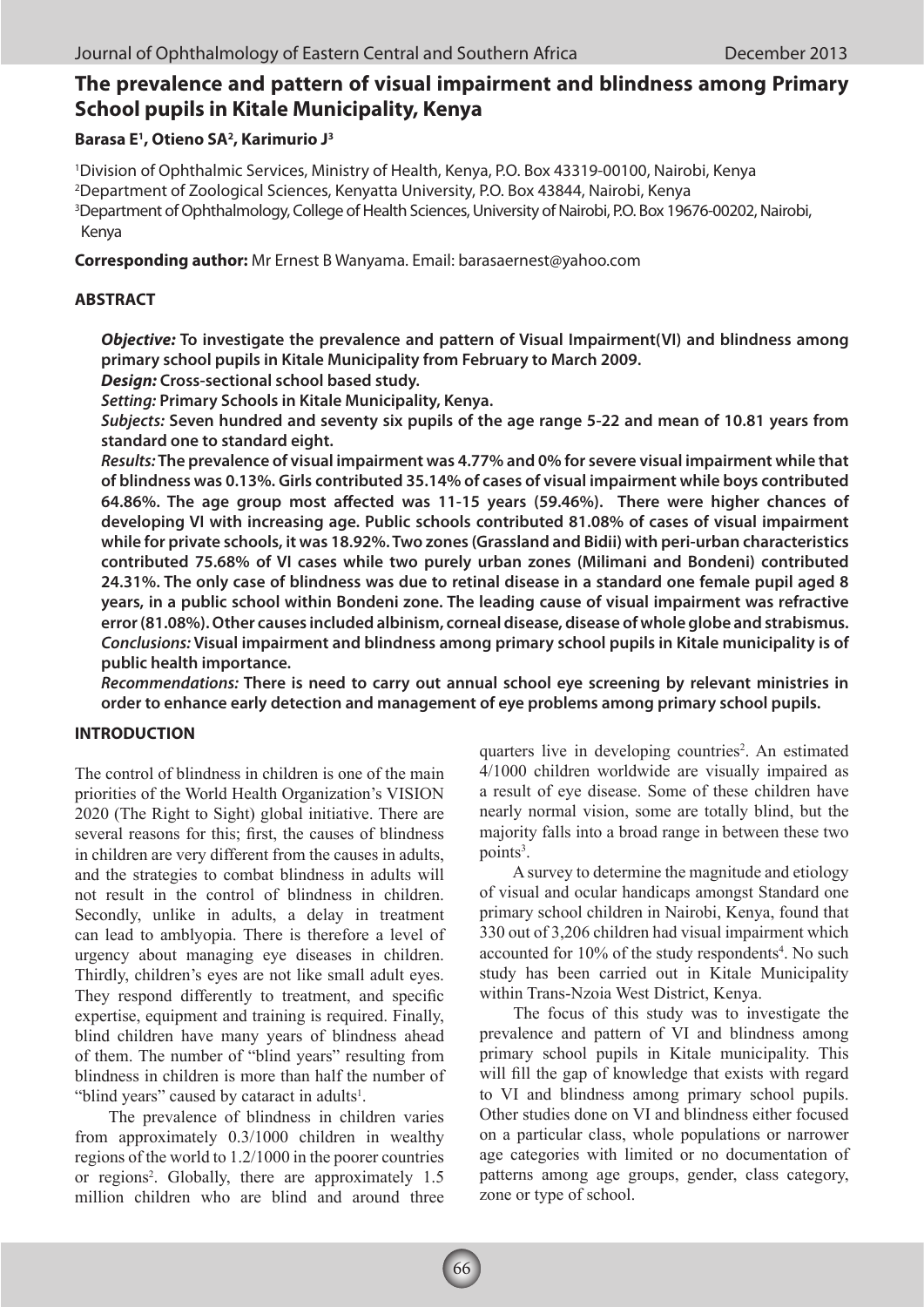## **MATERIALS AND METHODS**

*Location:* The study was carried out among subjects in primary schools within Kitale Municipality, Trans-Nzoia West District of Kenya from February to March 2009.

*Research design*: Descriptive cross-sectional survey was used.

*Target population:* The target population for this study was 22,879 pupils from all primary schools within Kitale Municipality.

*The source population:* The source population was 11,543 pupils in the 24 sampled schools within Kitale Municipality from which the sample population was taken.

*The study population:* The study population consisted of 776 pupils.

*Inclusion criteria:* A primary school pupil in Kitale Municipality*.* 

*Sample size determination:* Sample size was determined by the formula used by Fisher *et al*<sup>5</sup> for a population  $> 10,000$  where n = minimum sample, Z the confidence level (1.96 for 95% confidence interval), p assumed population prevalence  $(0.1\%)$ , q  $(1-p)$ , D the likely design effect (5), and d the maximum acceptable error (0.05%).

$$
n = \frac{Z^2 pqD}{d^2}
$$

The minimum sample size for the study was therefore 692.

*Sampling procedure:* Multistage random sampling procedures were used. Schools were stratified by four existing educational administrative zones. At least 50% of the schools in each zone both public and private were sampled by simple random sampling. Fourteen public and ten private schools with populations of 8,226 and 3,317 respectively, (total 11,543) were sampled. Each school was assigned a sample proportional to its population. The sample proportional to population was calculated by dividing the total number of pupils by 11,543 and multiplying by 692 (Minimum sample size for the study). The school sample was divided equally among the eight classes and individual respondents selected from class registers by systematic random sampling. The first case however, was selected by simple random sampling.

*Examination procedure:* Visual acuity of all the sampled pupils in the twenty four schools was tested by four trained research assistants. Those pupils presenting with VA equal to or greater than 6/18 in the better eye were given free treatment for simple ailments where necessary but were excluded from the rest of the examination procedures (Figure 1).

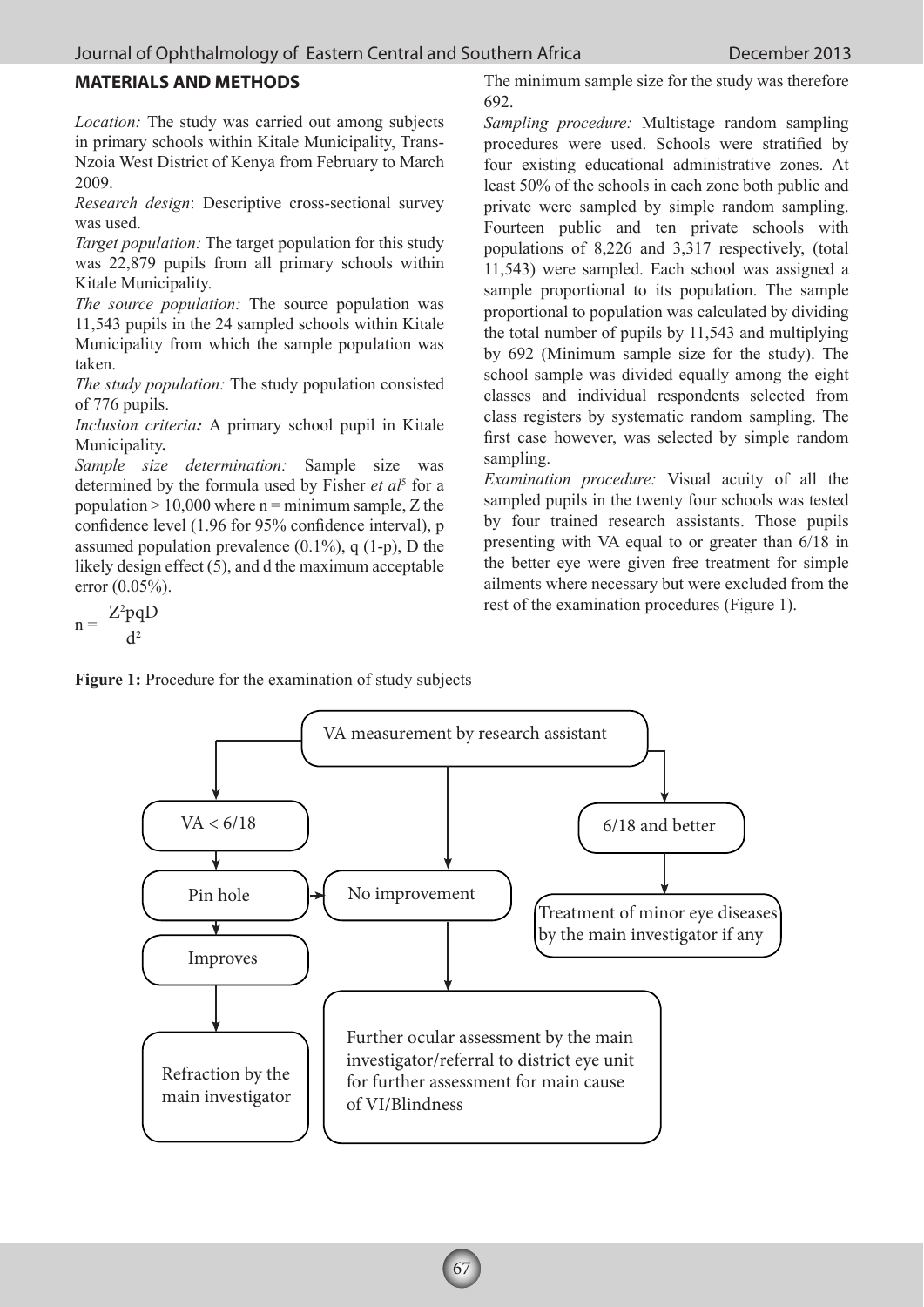# **Journal of Ophthalmology of Eastern Central and Southern Africa** December 2013

Those pupils presenting with VA less than 6/18 in the better eye were tested with spectacles if worn and if VA improved to 6/18 or better were also excluded from the rest of the procedures. Those with presenting or best corrected  $VA < 6/18$  in the better eye were subjected to further examination. Clinical examination and refraction was done by the principal researcher. The detailed examination included VA with Pinhole (PH), cycloplegic refraction for refractive errors, external ocular examination by use of natural light and torch, fundoscopy by use of an ophthalmoscope, and estimation of visual fields by use of the confrontation method. Causes of visual impairment and blindness were established purely by physical examination of the respondents using standard procedures and equipment and respondent's medical history. Difficult cases were referred to the ophthalmologist at Kitale District Hospital (KDH) with necessary follow up organized to record the findings.

#### **RESULTS**

*Distribution of the respondents by age and gender:*  A total 776 pupils participated in the study. The age groups most represented were 11-15 and 6-10 years with 370 and 360 pupils respectively. The Male: Female ratio was 1.04:1 and 1.16:1 in public and private schools respectively.

**Table 1:** Distribution by age and sex

| Age       | Public schools |        | Private schools |      |          | Total |     |
|-----------|----------------|--------|-----------------|------|----------|-------|-----|
| Category  | Male           | Female | Total           | Male | Female   | Total |     |
| < 6       |                |        |                 |      | $\theta$ |       |     |
| $6 - 10$  | 114            | 110    | 224             | 74   | 62       | 136   | 360 |
| $11 - 15$ | 128            | 134    | 262             | 57   | 51       | 108   | 370 |
| 16-20     | 24             | 14     | 38              |      |          |       | 41  |
| 20+       |                |        |                 |      |          |       |     |
| Total     | 269            | 259    | 528             | 133  | 115      | 248   | /6  |

*Prevalence of visual impairment and blindness:* 

A total of 95.10% of the respondents had normal visual acuity (Presenting and best corrected) while 4.77% had visual impairment (VI). There was no case of Severe Visual Impairment (SVI) but one pupil (0.13%) was blind (Table 2). The blind pupil was in a public integrated school where assistance is provided by special teachers, with necessary tools and equipment both for mobility and learning purposes.

**Table 2**: Prevalence of visual impairment and blindness among the respondents

| VA Category                | Frequency | (%)    | 95% CI         |
|----------------------------|-----------|--------|----------------|
| $6/6 - 6/18$ (Normal)      | 738       | 95.10  | 94.89-95.31    |
| $< 6/18 - 6/60$ (V.I)      | 37        | 4 77   | 4.56-4.98      |
| $\leq 6/60 - 3/60$ (S.V.I) | $\theta$  | 0.00   | $\overline{a}$ |
| $<$ 3/60 (Blind)           |           | 013    | $0.08 - 0.34$  |
| Total                      | 776       | 100.00 |                |

*Prevalence of visual impairment by age:* The prevalence of VI was highest in the age group 11-15 years. This contributed to 2.84% (22/776) of the overall prevalence (Table 3).

**Table 3:** Prevalence of visual impairment by age category

| Age group | Frequency | (%)   | 95% CI          |
|-----------|-----------|-------|-----------------|
| $6 - 10$  | 10        | 27.03 | 26.82-27.24     |
| $11 - 15$ | 22        | 5946  | 59.25-59.67     |
| $16-20$   |           | 10.81 | $10.60 - 11.02$ |
| $20 +$    |           | 2.70  | 2.49-2.91       |
| Total     | 37        | 100   |                 |

*Visual impairment and gender:* Out the 392 males, 6.1% had VI while 3.4% of the 384 females also had VI (P= 0.052) (Table 4).

| Table 4: Visual impairment by gender |  |
|--------------------------------------|--|
|--------------------------------------|--|

|        | Total  | Proportion of | P-value      |  |
|--------|--------|---------------|--------------|--|
| Gender | number | VI            | (Chi square) |  |
| Male   | 392    | $24(6.1\%)$   |              |  |
| Female | 384    | $13(3.4\%)$   | 0.52         |  |

*Causes of visual impairment:* Ocular assessment showed that refractive error was the leading cause of VI (81.08%). Other causes were albinism  $(5.1\%)$ , corneal disease (5.1%), disease of whole globe (2.70%), strabismus (2.70%) and nystagmus (2.70%) (Table 5).

**Table 5**: Percentage distribution of respondents with various causes of VI

| Causes                 | Frequency | $\%$  | 95% CI      |
|------------------------|-----------|-------|-------------|
| Refractive Error       | 30        | 81.08 | 80.87-81.29 |
| Albinism               | 2         | 5.41  | 5.20-5.62   |
| Corneal disease        |           | 5.41  | 5.20-5.62   |
| Disease of whole globe |           | 2.70  | 2.49-2.91   |
| Strabismus             |           | 2.70  | 2.49-2.91   |
| <b>Nystagmus</b>       |           | 2.70  | 2.49-2.91   |
| Total                  | 37        | 100   |             |

*Causes of blindness:* The cause of blindness in the single case was retinal disease in both eyes (Retinoblastoma) in early childhood. This was established from the medical history given by the coordinating itinerant teacher at the integrated school.

## **DISCUSSION**

*Prevalence of visual impairment:* The prevalence of visual impairment in this study was 4.77%. This is far above the global estimate of  $0.40\%$ <sup>3</sup>, and therefore of public health importance. A similar study conducted among standard one pupils in Kibera slums of Nairobi, Kenya found a prevalence of VI to be  $10\%$ <sup>4</sup>. The lower prevalence in the current study compared to the Kibera study is explained by the difference in the socio-economic status of the two groups.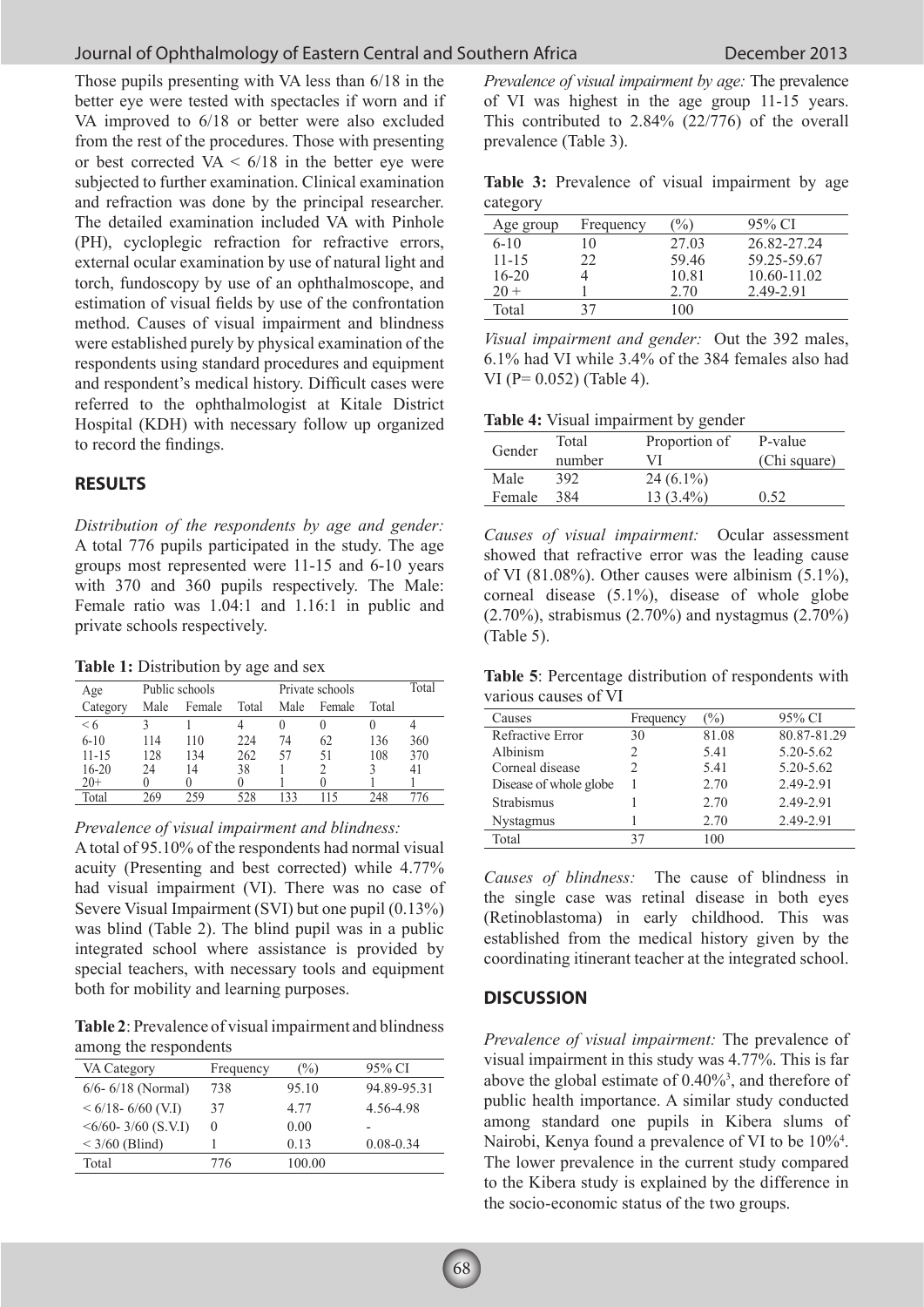*Prevalence of blindness:* The prevalence of blindness in this school based study was 0.13%. This is much lower than the National figure for Kenya of 0.70%<sup>6</sup>. However, the national prevalence was based on whole population that includes all age groups. Generally, the prevalence of VI and blindness increases with age due to conditions such as cataract, trachoma, glaucoma and age related macular degeneration. In a hospitalbased cross-sectional study of all patients less than 16 years of age at the eye clinic of Obafemi Awolowo University Teaching Hospital Complex, the prevalence of blindness was 1.4%7 . In another community-based survey on the magnitude and pattern of eye diseases in Korogocho slum, Nairobi, the prevalence of blindness was 0.7%<sup>8</sup>. In another study, the prevalence of blindness in a Nairobi urban population at Kibera was found to be  $0.6\%$ <sup>9</sup>.

*Visual impairment, blindness and age category:* In Kenya, children aged 5-19 years constitute 48% of the total population. This age group suffers varying but significant degrees of ill health, nutritional deficiencies and morbidity that unequivocally impede effective learning and realization of their full productive potential<sup>10</sup>. The leading cause of VI in this study was refractive error. The age category most affected by visual impairment (11-15 years) is the period when refractive errors usually manifest. Majority of significant refractive errors manifest themselves during teenage life<sup>11</sup>. The only blind pupil was in the age category 6-10 years, the blindness being caused by retinal disease. Retinoblastoma is the most common primary ocular malignancy of childhood.

*Visual impairment, blindness and gender:* In this study, males were more affected by VI than females. Though more males than females were affected, the difference was not statistically significant ( $p = 0.071$ ). There is not enough population-based data to evaluate the issue of gender and VI among children. Use of eye care services could be un-equal between genders at this age and can be a subject for further research. In a study carried out among children aged 12-15 years within a hospital setting in Nigeria, males were also more affected by VI at  $31.60\%$  than females at  $22.20\%$ <sup>7</sup>. *Visual impairment, blindness and educational grade:*  The educational grade most affected in the current study by visual impairment was class 5-6. Pupils of the age category 11-15 years that was most affected are usually in this class category. The only blind pupil was in standard one and at the age of 8 years was ordinarily expected to be in standard three. The lag in class can be explained by the time used to seek medical and surgical interventions to address the illness that resulted in blindness. The start age for primary education in Kenya is six years and primary education takes eight years $12$ .

*Visual impairment, blindness and zone:* Grassland and Bidii zones with peri-urban characteristics had higher proportions of visually impaired cases compared to Milimani and Bondeni with urban characteristics. This difference could be explained by differences in economic characteristics among parents of the VI cases. In ordinary circumstances, it would be expected that good economic status facilitates access and affordability of eye care services and hence reduce the burden of VI and blindness. Since majority of the pupils had refractive error as the cause of VI, those who could afford spectacles had corrected VA >6/18 and therefore were not subjected to further examination.

*Visual impairment and blindness by type of school:*  Public schools contributed upto 81.08% of the cases of VI while for private schools, this was 18.92%. The economic status of the parents of the visually impaired and blind, could explain this difference. Parents from public schools had lower economic status and hence majority were not able to meet the costs of acquiring spectacles for their children. Parents from private schools on the other hand had better economic status and hence were more likely to purchase spectacles. The only blind pupil was in a public school with integrated education service. Since she had no other disability, it was not necessary for her to be in a special school for the blind.

*Causes of visual impairment and blindness among the respondents:* In the current study, refractive error was responsible for 81.08% of visual impairment. Other causes of visual impairment were albinism, corneal disease, disease of whole globe, strabismus and nystagmus. This is in agreement with similar studies conducted in urban India where 83% of cases were due to refractive error<sup>13</sup>. In southern India, it was reported that refractive error was responsible for 94.80% of cases of visual impairment among school children<sup>14</sup>. In Shun Yi district of China, Zhao found that refractive error was the cause of visual impairment in 89.50% of all cases of VI15. The only blind pupil had retinal disease (Retinoblastoma) as the cause of blindness.

#### **CONCLUSIONS**

In Kitale Municipality, the prevalence of visual impairment among primary school pupils was 4.77% and blindness 0.13%. The age group most affected by visual impairment was 11-15 years while the only blind pupil was 8 years. The leading cause of visual impairment in the study population was refractive error with hypermetropia accounting for most of the cases. Other causes of visual impairment were albinism, corneal disease, lesions of the whole globe, strabismus and nystagmus. The only case of blindness was due to retinal disease (Retinoblastoma) in early childhood.